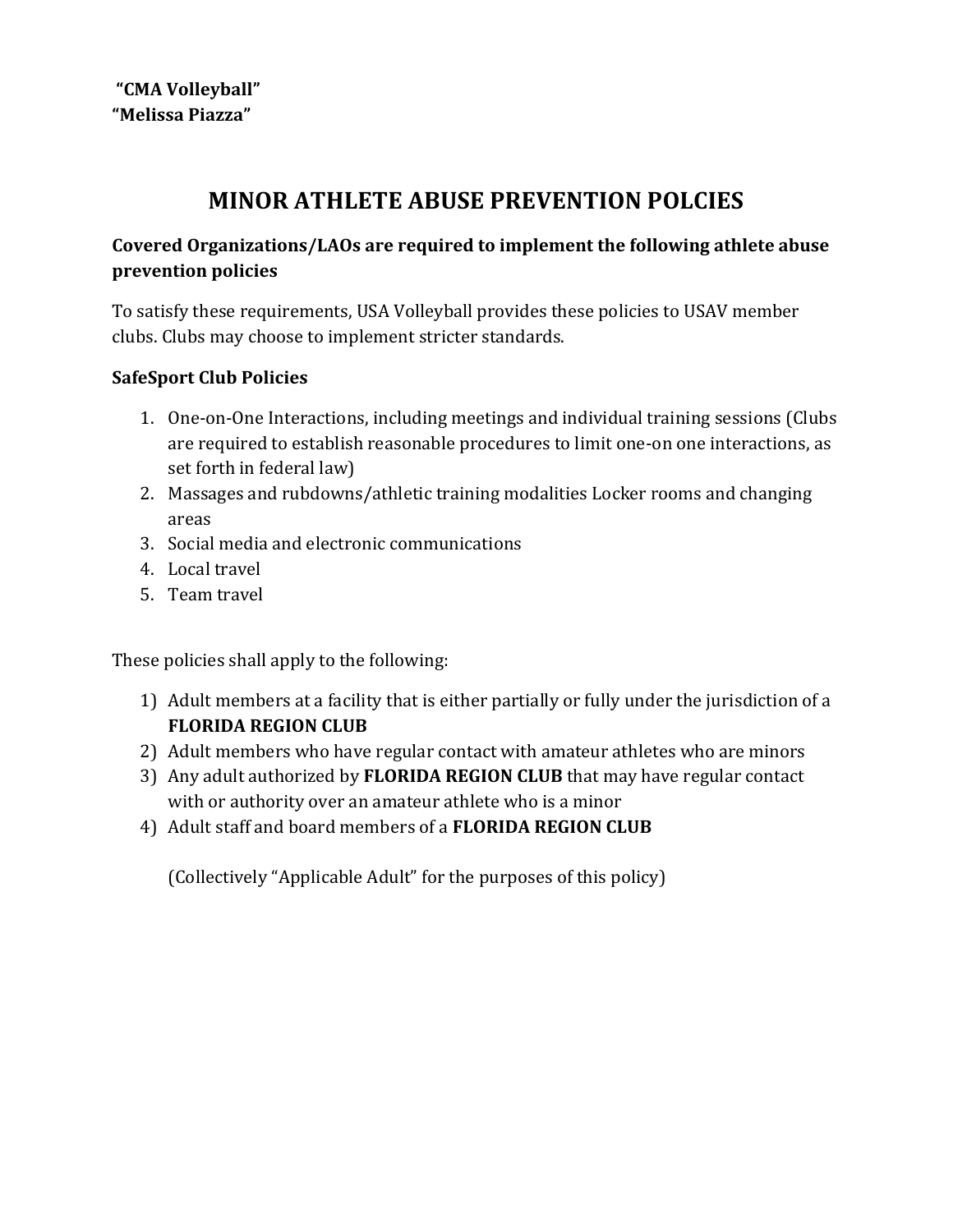# **POLICY 1 - ONE-ON-ONE INTERACTIONS**

## **Observable and interruptible**

One-on-one interactions between a minor athlete and an Applicable Adult (who is not the minor's legal guardian) at a facility partially or fully under the jurisdiction of a **FLORIDA REGION CLUB** are permitted if they occur at an observable and interruptible distance by another adult.

One-on-one interactions between minor athletes and an Applicable Adult (who is not the minor's legal guardian) at a facility partially or fully under the jurisdiction of a Covered Organization/LAO are prohibited, except in the circumstances described in meetings with mental health care professionals and health care providers of this section and under emergency circumstances.

Meetings between Applicable Adults and minor athletes at a facility partially or fully under the jurisdiction of a **FLORIDA REGION CLUB** may only occur if another adult is present, except under emergency circumstances. Such meetings must occur where interactions can be easily observed and at an interruptible distance from another adult.

If a one-on-one meeting takes place in an office at a facility partially or fully under the jurisdiction of a **FLORIDA REGION CLUB,** the door to the office must remain unlocked and open. If available, it will occur in an office that has windows, with the windows, blinds, and/or curtains remaining open during the meeting.

## **Meetings with mental health care professionals and health care providers**

If a mental health care professional and/or health care provider meets with minor athletes at a facility partially or fully under the jurisdiction of **FLORIDA REGION CLUB**, a closeddoor meeting may be permitted to protect patient privacy provided that:

The door remains unlocked and another adult is present at the facility.

The other adult is advised that a closed-door meeting is occurring written legal guardian consent is obtained in advance by the mental health care professional and/or health care provider, with a copy provided to the organization.

## **Individual training sessions**

Individual training sessions between Applicable Adults and minor athletes are permitted at a facility partially or fully under the jurisdiction of **FLORIDA REGION CLUB** if the training session is observable and interruptible by another adult. It is the responsibility of the Applicable Adult to obtain the written permission of the minor's legal guardian in advance of the individual training session if the individual training session is not observable and interruptible by another adult. Permission for individual training sessions must be obtained at least every six months. Parents, guardians, and other caretakers must be allowed to observe the training session.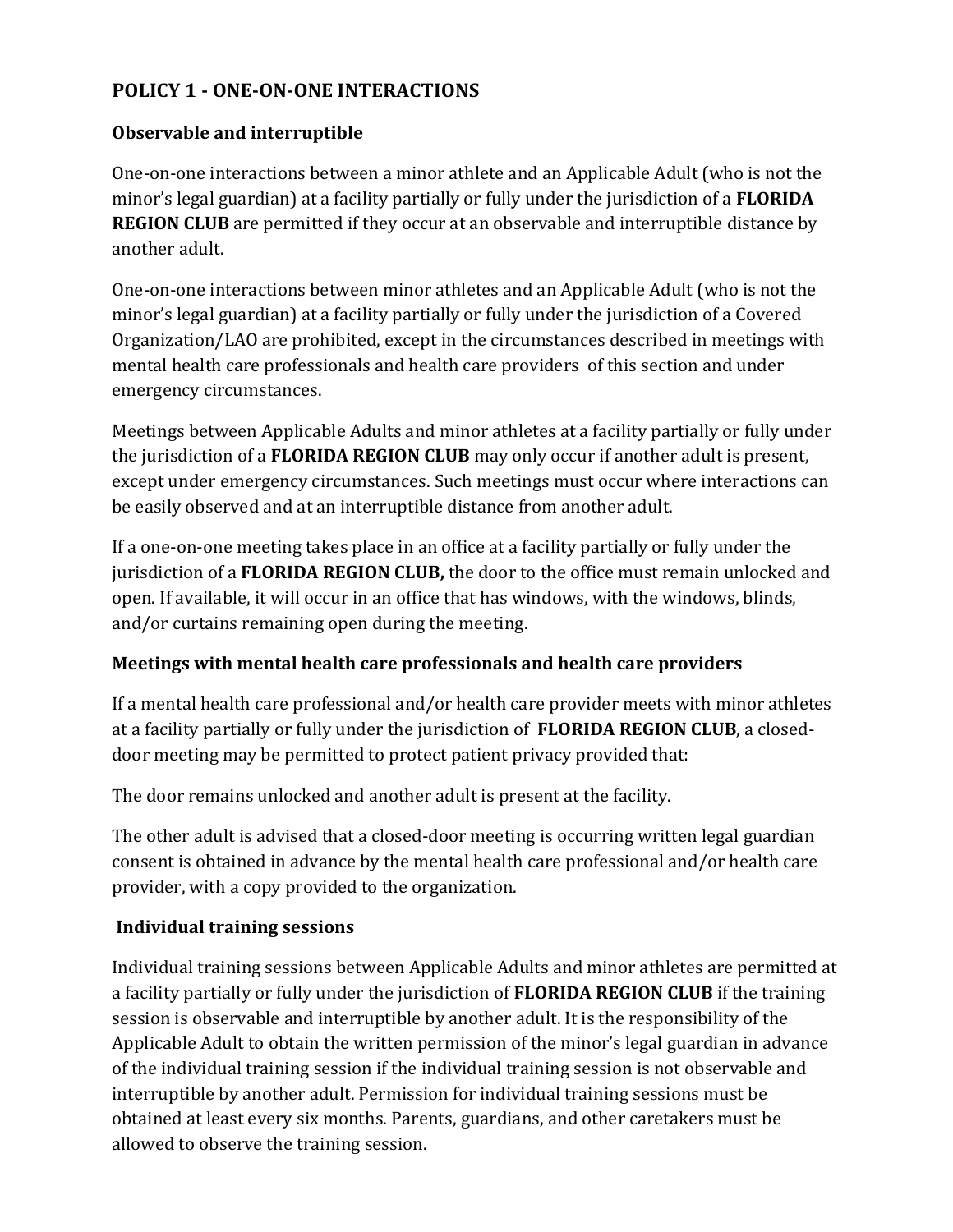# **POLICY 2 - MASSAGES AND RUBDOWNS/ATHLETIC TRAINING MODALITIES**

Any massage or rubdown/athletic training modality performed at a facility or a training or competition venue under the jurisdiction of **FLORIDA REGION CLUB** must be conducted in an open and interruptible location. Any massage of a minor athlete must be done with at least one other adult present and must never be done with only the minor athlete and the person performing the massage or rubdown/athletic training modality in the room.

# **LOCKER ROOMS AND CHANGING AREAS**

## **Non-exclusive facility**

If **FLORIDA REGION CLUB** uses a facility not fully under their jurisdiction (for, e.g., training or competition or similar events) and the facility is used by multiple constituents, Applicable Adults in categories 1 through 4 are nonetheless required to adhere to the rules set forth herein. What are Applicable Adults in categories 1-4? Was that what was referenced in the beginning? If so, they would need to be numbered 1-4 for reference.

# **Use of recording devices**

Use of any device's (including a cell phone's) recording capabilities, including voice recording, still cameras and video cameras in locker rooms, changing areas, or similar spaces at a facility under the jurisdiction of **FLORIDA REGION CLUB** is prohibited. Exceptions may be made for media and championship celebrations, provided that such exceptions are approved by the **FLORIDA REGION CLUB** and two or more Applicable Adults are present.

## **Undress**

Under no circumstances shall an unrelated Applicable Adult at a facility under the jurisdiction of **FLORIDA REGION CLUB** intentionally expose his or her breasts, buttocks, groin, or genitals to a minor athlete.

## **One-on-one interactions**

Except for athletes on the same team, at no time are unrelated Applicable Adults permitted to be alone with a minor athlete in a locker room or changing area when at a facility under the partial or full jurisdiction of **FLORIDA REGION CLUB** , except under emergency circumstances.

If **FLORIDA REGION CLUB** is using a facility that only has a single locker room or changing area, separate times will be designated for use by Applicable Adults, if any.

# **Monitoring**

**FLORIDA REGION CLUB** will regularly and randomly monitor the use of locker rooms and changing areas at facilities under their jurisdiction to ensure compliance with these policies.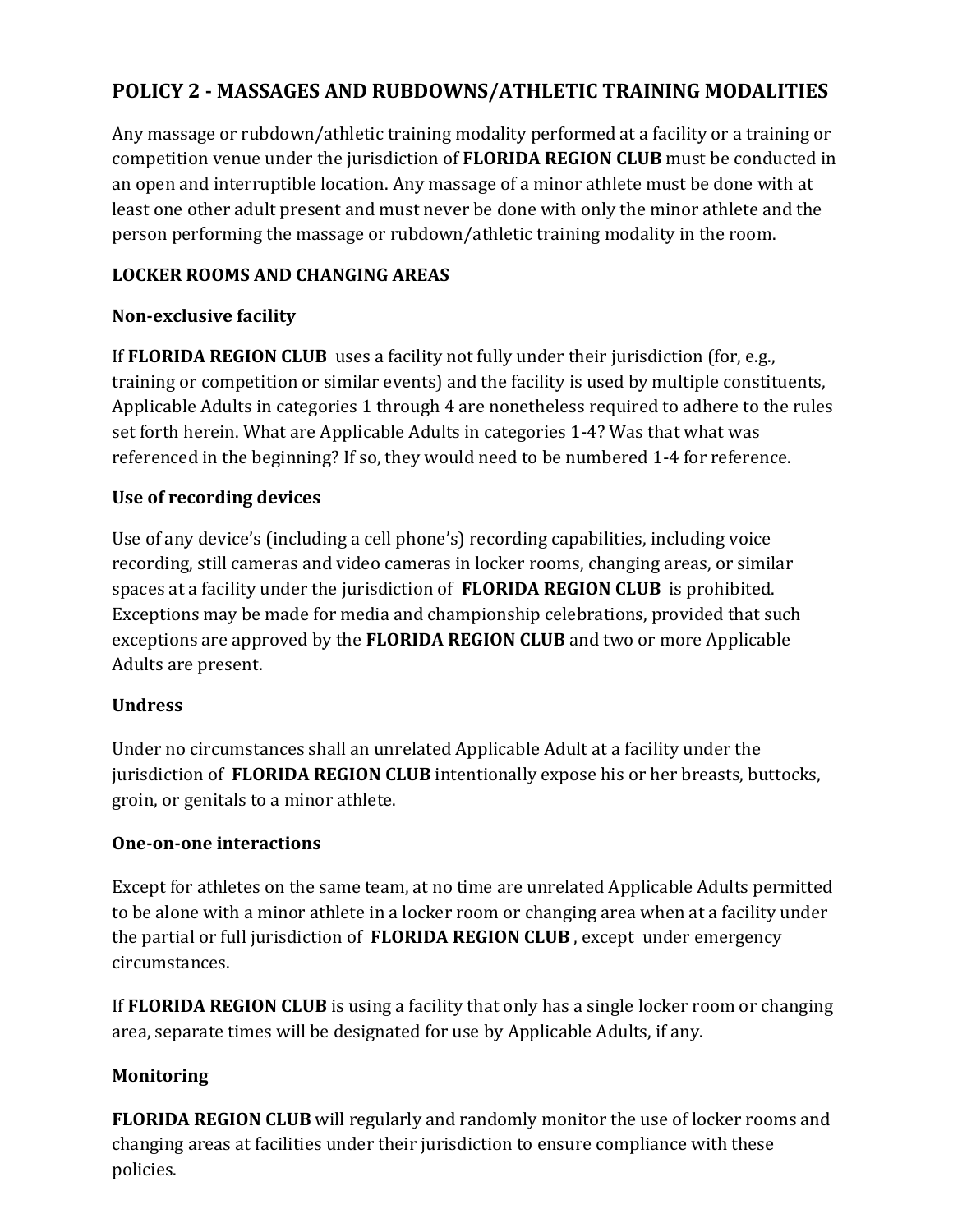# **POLICY 3 - SOCIAL MEDIA & ELECTRONIC COMMUNICATIONS**

As part of **FLORIDA REGION CLUB** emphasis on athlete safety, all electronic communications between a coach and athlete must be professional in nature and for the purpose of communicating information about team activities.

## **Content**

All electronic communication originating from Applicable Adults to minor athletes must be professional in nature.

## **Open and transparent**

Absent emergency circumstances, if an Applicable Adult with authority over minor athletes needs to communicate directly with a minor athlete via electronic communications (including social media), another Applicable Adult or the minor athlete's legal guardian will be copied.

If a minor athlete communicates to an Applicable Adult (with authority over the minor athlete) privately first, said Applicable Adult should respond to the minor athlete with a copy to another Applicable Adult or the minor athlete's legal guardian.

When an Applicable Adult with authority over minor athletes communicates electronically to the entire team, said Applicable Adult will copy another adult.

Minor athletes may "friend" the organization's official page.

## **Facebook, Myspace, blogs, and similar sites**

Coaches may not have athletes of **FLORIDA REGION CLUB**'s Team join a personal social media page. Athlete members and parents can friend the official **FLORIDA REGION CLUB's** Team page and coaches can communicate to athlete members though the site. All posts, messages, text, or media of any kind between coach and athlete must be professional in nature and for the purpose of communicating information about team activities or for team-oriented motivational purposes.

## **Twitter, instant messaging and similar media**

Coaches and athletes may "follow" each other. All posts between coach and athlete must be for the purpose of communicating information about team activities.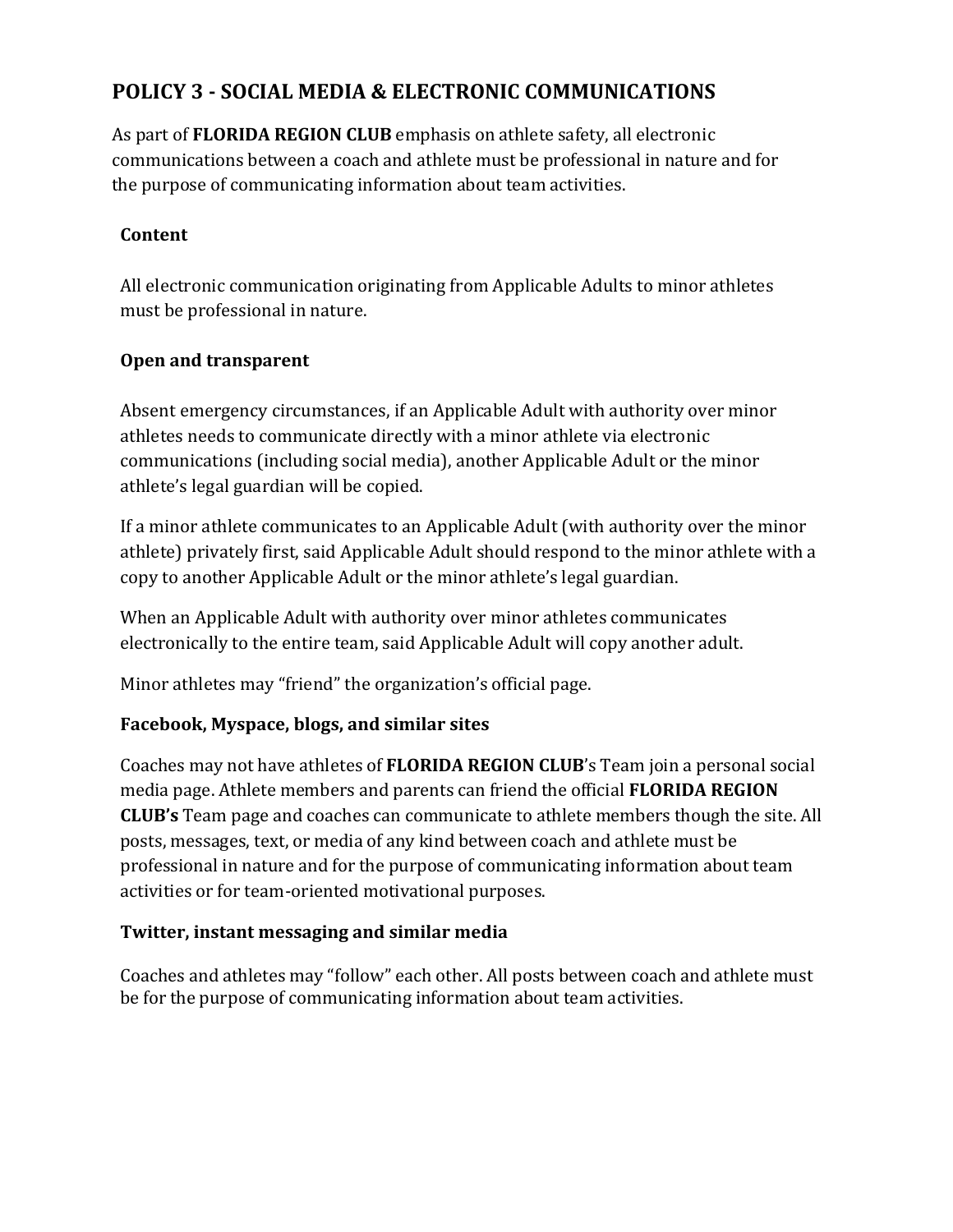#### **Email and similar/electronic communications**

Athletes and coaches may use email to communicate. All email content between coach and athlete must be professional in nature and for the purpose of communicating information about team activities. Where the coach is a staff member and/or volunteer, email from a coach to any athlete should come from the club website email center (the coach's return email address will contain "@CLUB.com").

#### **Texting and similar electronic communications**

Texting is allowed between coaches and athletes. All texts between coach and athlete must be professional and for the purpose of communicating information about team activities.

#### **Electronic imagery**

From time to time, digital photos, videos of practice or competition, and other publicly obtainable images of the athlete – individually or in groups – may be taken. These photos and/or videos may be submitted to local, state or national publications, used in club videos, posted on club or club associated websites, or offered to the club families seasonally on disc or other electronic form. It is the default policy of **FLORIDA REGION CLUB** to allow such practices as long as the athlete or athletes are in public view and such imagery is both appropriate and in the best interest of the athlete and the club. Imagery must not be contrary to any rules as outlined in **FLORIDA REGION CLUB's** Participant Safety Handbook.

#### **Request to discontinue all electronic communication or imagery**

The parents or guardians of an athlete may request in writing that their child not be contacted by any form of electronic communication by coaches or Applicable Adults subject to this policy. (Photography or videography). The **FLORIDA REGION CLUB** will abide by any such request that their minor athlete not be contacted via electronic communication, absent emergency circumstances.

#### **Misconduct**

Social media and electronic communications can also be used to commit misconduct (e.g., emotional, sexual, bullying, harassment, and hazing). Such communications by coaches, staff, volunteers, administrators, officials, parents or athletes will not be tolerated and are considered violations of our Participant Safety Handbook.

## **Violations**

Violations of **FLORIDA REGION CLUB's** Electronic Communications and Social Media Policy should be reported to your immediate supervisor, a **FLORIDA REGION CLUB** administrator or a member of **FLORIDA REGION CLUB**'s Participant Safety Committee for evaluation. Complaints and allegations will be addressed under **FLORIDA REGION CLUB's** Disciplinary Rules and Procedure.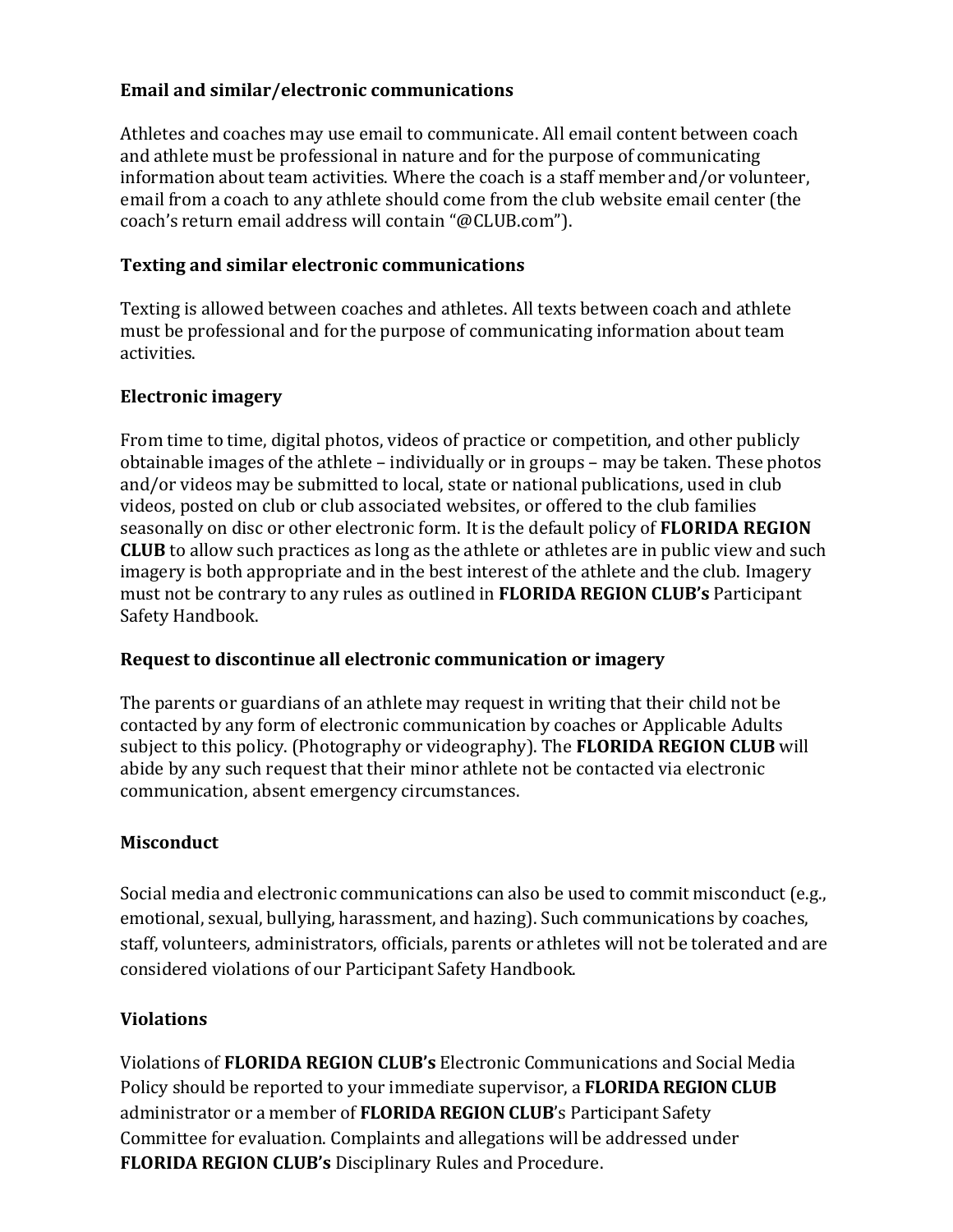#### **LOCAL TRAVEL & TEAM TRAVEL**

This policy shall apply to:

- 1) Adult members who have regular contact with amateur athletes who are minors
- 2) Any adult authorized **FLORIDA REGION CLUB** to have regular contact with or authority over an amateur athlete who is a minor – This sentence doesn't necessarily make sense
- 3) Adult staff and board members **FLORIDA REGION CLUB**

(Collectively "Applicable Adult" for the purposes of this policy)

# **POLICY 4 - LOCAL TRAVEL**

Local travel consists of travel to training, practice, and competition that occurs locally and does not include coordinated overnight stay(s).

#### **Transportation**

Applicable Adults who are not also acting as a legal guardian, shall not ride in a vehicle alone with an unrelated minor athlete, absent emergency circumstances, and must have at least two minor athletes or another adult at all times, unless otherwise agreed to in writing by the minor athlete's parent/legal guardian in advance of each local travel.